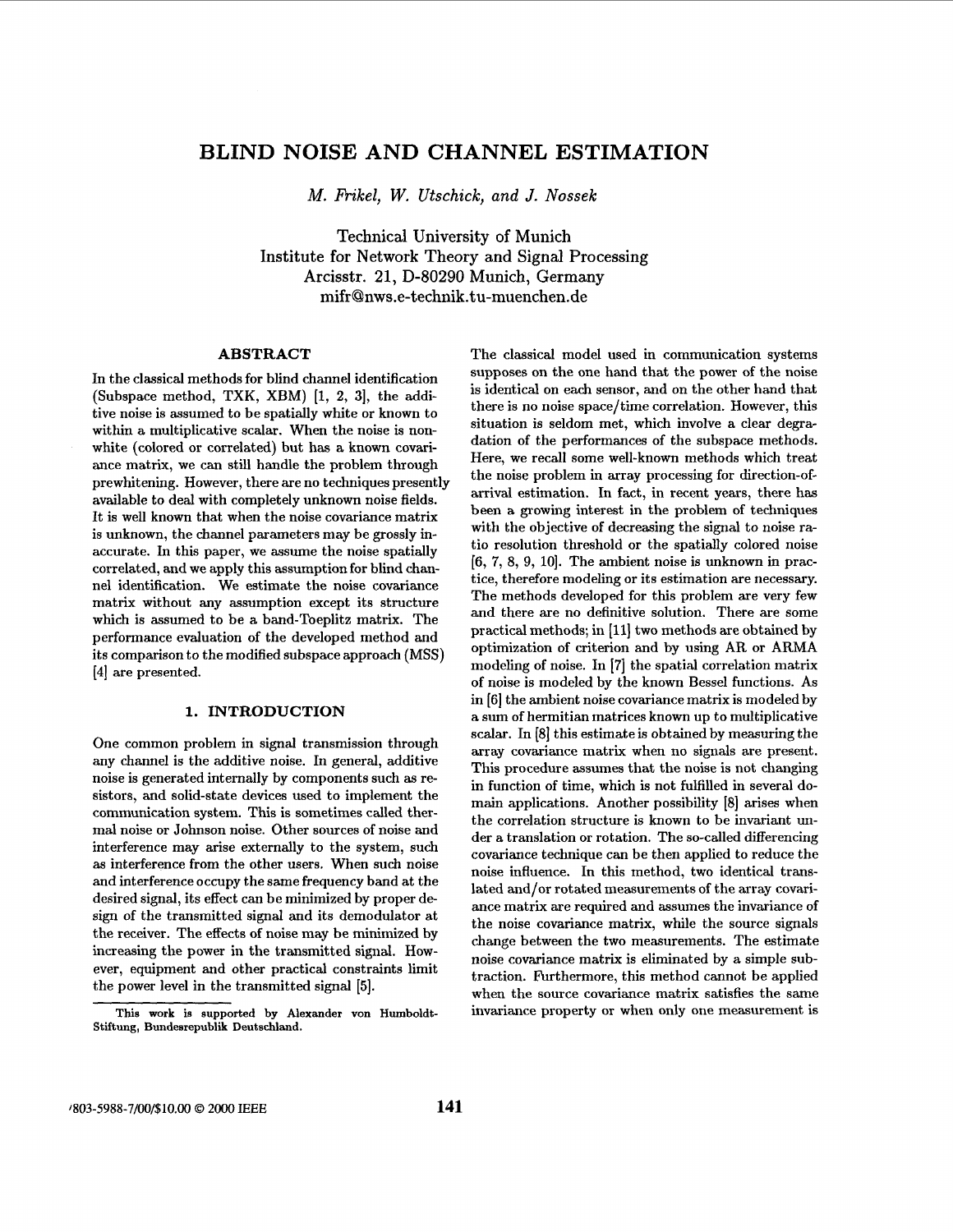available. In [7] a particular modeling structure noise covariance matrix, which takes into account the characteristic noise relative to its origins, is given. Recently, a maximum posteriori approach (MAP) has been developed in [10]; this method can only be applied in the case of a linear array. In **(91,** the method called "Instrumental Variable" (IV) is used to reduce the noise without estimated it; this estimator considers that the noise is temporally independent. One technique based to the MDL criterion has been developed in [12] for detection and localization of the signals in the presence of unknown noise; this estimator is asymptotically biased **[12].** However, the study of the noise for blind channel identification is very limited. In **[4],** a modified subspace method **(MSS)** for blind identification in the presence of unknown correlated noise has been presented, indeed one use some matrices, for a time lag when the noise is absent. The object of this correspondence is to improve the blind channel identification in the presence of a correlated noise by whitening the **re**ceived data. The noise is assumed spatially correlated. The structure of the paper is **as** follows. In the section 11, we present the studied problem and in section 111, we describe the noise covariance matrix model used in this study and its estimation by the proposed algorithm, we apply the noise estimation for blind channel identification using the subspace method. We present, in the section IV, some simulation results and performance comparisons.

### **2. PROBLEM FORMULATION**

Consider *L* FIR channels driven by **a** common source. The output vector of the ith channel can be written as:

$$
\mathbf{r}_i(k) = \mathcal{H}^{(i)}\mathbf{s}(k) + \mathbf{n}_i(k),\tag{1}
$$

where,  $\mathbf{r}_i(k)$  is the output sequence of the *i*th channel,  $s_i(k)$  is the input sequence and  $\mathbf{n}_i(k)$  is the noise sequence on the ith channel.

 $\mathbf{r}_i(k) = [r_i(k) \quad r_i(k+1) \quad \dots \quad r_i(k+N-1)],$  $\mathbf{r}_i(k) = [r_i(k) \quad r_i(k+1) \quad \dots \quad r_i(k+N-1)],$ <br>  $\mathbf{s}(k) = [s(k-M) \quad s(k-M+1) \quad \dots \quad s(k+M-1)],$  $n_i(k) = [n_i(k) \quad n_i(k+1) \quad \dots \quad n_i(k+N-1)].$ 

$$
\mathcal{H}^{(i)} = \begin{pmatrix} h_0^{(i)} & h_1^{(i)} & \cdots & h_M^{(i)} & \cdots & \cdots & 0 \\ 0 & h_0^{(i)} & h_1^{(i)} & \cdots & h_M^{(i)} & \cdots & 0 \\ \vdots & \cdots & \ddots & \vdots & \vdots & \vdots & \vdots \\ 0 & \cdots & 0 & h_0^{(i)} & h_1^{(i)} & \cdots & h_M^{(i)} \end{pmatrix},
$$

where,  $h_k^{(i)}$  is the impulse response of the *i*th channel, M is the maximum order of the *L* channels and N is the width of the temporal window.  $\mathcal{H}^{(i)}$  is of dimension  $(N \times (N+M)).$ 

Then we have,

$$
\mathbf{r}(k) = \mathcal{H}\mathbf{s}(k) + \mathbf{n}(k),\tag{2}
$$

$$
\begin{pmatrix} \mathbf{r}_1(k) \\ \vdots \\ \mathbf{r}_L(k) \end{pmatrix} = \begin{pmatrix} \mathcal{H}_1 \\ \vdots \\ \mathcal{H}_L \end{pmatrix} \mathbf{s}(k) + \begin{pmatrix} \mathbf{n}_1(k) \\ \vdots \\ \mathbf{n}_L(k) \end{pmatrix}.
$$

The matrix  $\mathcal H$  is known as the  $(LN \times (N+M))$  filtering matrix, which has the full rank  $(N + M)$  under the following assumptions: the *L* channels do not share a common zero and  $N \geq (M + 1)$ .

The blind identification problem is to find  $H$  from the sequence,

$$
\{r(k) \text{ for } k = 1, 2, ..., K\}.
$$

The subspace method **[l]** exploits the sample covariance

matrix of all channel outputs: 
$$
\Gamma = E[\mathbf{r}\mathbf{r}^+]
$$
,  
\n
$$
\Gamma = \frac{1}{K} \sum_{k=1}^{K} \mathbf{r}(k) \mathbf{r}^+(k)
$$
, where K is the number of sam-

ples and + denotes the conjugate transpose. Assume that the signals and the additive noise are independent, stationary and ergodic zero mean complex valued random processes, and as *K* becomes large, this matrix has the asymptotical structure:  $\mathbf{\Gamma} = \mathcal{H}\mathbf{\Gamma}_s\mathcal{H}^+ + \mathbf{\Gamma}_n$ , with  $\mathbf{\Gamma}_n = E[\mathbf{n}\mathbf{n}^+]$  the noise covariance matrix and  $\Gamma_s = E$  [ss<sup>+</sup>] is the signal covariance matrix.

*The* goal *of blind channel identification and equalization is to identify* 31 *(channel identification) and to estimate*  $s(k)$  *from*  $r(k)$  *(channel equalization).* 

The subspace blind channel identification procedure [l] consists on the estimation of the  $(LN \times 1)$  vector **h** of channel coefficients from the observation vector. Indeed, this approach is based on the eigendecomposition of the data covariance matrix,

$$
\Gamma = [\mathbf{U}_s \quad \mathbf{U}_n] \begin{bmatrix} \mathbf{\Lambda}_s \\ \mathbf{\Lambda}_n \end{bmatrix} [\mathbf{U}_s \quad \mathbf{U}_n]^+.
$$

The subspace method yields an estimate  $\widehat{\mathcal{H}}$  of  $\mathcal{H}$  by solving the equation:  $U_n^+ \hat{H} = 0$ , in a least square sense (where  $\hat{\mathcal{H}}$  is subject to the same structure as  $\mathcal{H}$ ). This estimate is uniquely (up to a constant scalar) equal to  $H.$  From [1], we have:

$$
\mathbf{U}_n^+ \mathcal{H} = \mathbf{h}^+ \mathcal{U}_n = 0, \tag{3}
$$

with  $U_n$  is the  $(L(M+1) \times (N+M))$  matrix obtained by stacking the L filtering matrices  $\mathcal{U}_n^{(l)}$ .

$$
\mathcal{U}_n = \left[ \mathcal{U}_n^{(0)T} \dots \mathcal{U}_n^{(L-1)T} \right]^T
$$
, where,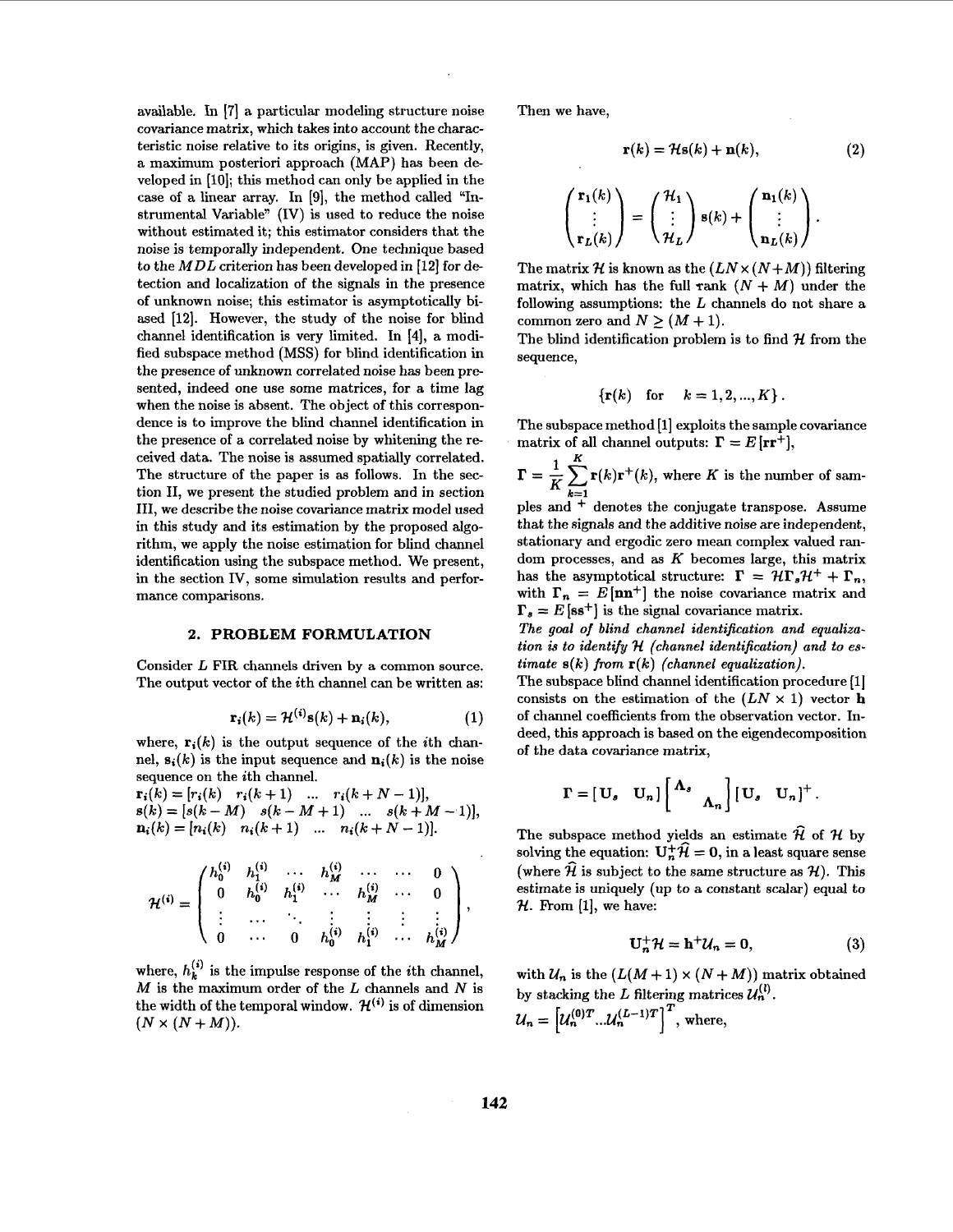$$
\mathcal{U}_n^{(l)} = \begin{pmatrix} u_1^{(l)} & u_2^{(l)} & \cdots & u_N^{(l)} & \cdots & 0 \\ 0 & u_1^{(l)} & u_2^{(l)} & \cdots & u_N^{(i)} & \cdots & 0 \\ \vdots & \cdots & \ddots & \vdots & \vdots & \vdots & \vdots \\ 0 & \cdots & 0 & u_1^{(l)} & u_2^{(l)} & \cdots & u_N^{(l)} \end{pmatrix},
$$
 and 
$$
\mathbf{h} = [\bar{\mathbf{h}}^{(0)}, ..., \bar{\mathbf{h}}^{(L-1)}],
$$
 with  $\bar{\mathbf{h}}^{(i)} = [h_0^{(i)}, ..., h_M^{(i)}]^T$ .

The optimization system derived in [1] is:

$$
\widehat{\mathbf{h}} = arg \min_{\|\mathbf{h}\|=1} \mathbf{h}^+ \mathcal{U}_{ss} \mathbf{h},\tag{4}
$$

where,

$$
\mathcal{U}_{ss} = \sum_{i=1}^{LN-M-N-1} \mathcal{U}_n^{(i)} \mathcal{U}_n^{(i)+1}
$$

is the filtering noise projection matrix.

The noise is assumed Gaussian, complex and spatially correlated. Its real and imaginary part are supposed independents, Gaussian with,  $E[\mathbf{n}_l] = 0$ ,  $E[\mathbf{n}_l \mathbf{n}_l^T] = 0$ , and  $E[\mathbf{n}_l \mathbf{n}_l^+] = \mathbf{\Gamma}_n$ .  $\mathbf{\Gamma}_n$  is the noise covariance matrix, the superscripts "\*" and "<sup>+</sup>" denote conjugate and conjugate transpose, respectively. We consider the noise covariance matrix is band, defined by:

$$
\Gamma_n(i,m)=\left\{\begin{array}{ccc}0, &\text{for} &\text{ } |i-m|>K \\ \rho_i, &\text{for} &\text{ } |i-m|
$$

Where  $\rho_i = \bar{\rho}_i + j\tilde{\rho}_i, i = 1, \ldots, K, \rho_i$  are complex variables,  $j^2 = -1$ ,  $\sigma^2$  are the noise variance at each receiver, and *K* is the spatially noise correlation length.

$$
\Gamma_n = \begin{pmatrix} \sigma_1^2 & \rho_{12} & \cdots & \rho_{1K} & \cdots & 0 \\ \rho_{21}^* & \sigma_2^2 & \rho_{23} & \cdots & \cdots & 0 \\ \vdots & \ddots & \ddots & \ddots & \cdots & \vdots \\ 0 & \cdots & \rho_{ij}^* & \sigma_i^2 & \cdots & 0 \\ \vdots & \ddots & \cdots & \ddots & \ddots & \vdots \\ 0 & \cdots & 0 & \rho_{(LN)K}^* & \cdots & \sigma_{LN}^2 \end{pmatrix}.
$$

Two manners to give back observation covariance matrix a noise-free matrix: either by subtraction of the noise covariance matrix,  $\mathcal{H}\mathbf{\Gamma}_{s}\mathcal{H}^{+} = \mathbf{\Gamma} - \mathbf{\Gamma}_{n}$ ; then we have then a "clean" observation covariance matrix; however, we can obtain a negative matrix if  $\Gamma_n$  is badestimated.

Or by whitening; in this case we find again the classical model of communication systems  $(\Gamma_n^{-\frac{1}{2}}\Gamma\Gamma_n^{-\frac{1}{2}})$ . However, this processing is most robust but needs more computational load.

From the data matrix  $\mathbf{\Gamma} = \mathcal{H}\mathbf{\Gamma}_s\mathcal{H}^+ + \mathbf{\Gamma}_n$ , the goal of the first part of this paper is to estimate the noise covariance matrix  $\mathbf{\Gamma}_n$  and in the second part, we estimate, blindly, H from the "clean" obtained matrix  $[H\Gamma_s H^+]$ using the subspace method *[l].* 

# **3. BLIND NOISE ESTIMATION (BNE)** *1'*

In many applications such **as** communication systems, it is reasonable to assume the correlation is decreasing along the receivers. That is a widely used model for a colored noise. The correlation rate  $\rho$  is decreasing when the distance between two receivers increases. In this study, we consider the noise covariance matrix band-Toeplitz with the diagonal values are decreasing, so-called *decreasing band- Toeplitz.* It is the unique assumption to estimate the noise covariance matrix. The BNE algorithm from the noise covariance matrix estimation is summarized in the following steps: *Step 1:* - Estimation and eigendecomposition **of** the received covariance matrix  $\mathbf{\Gamma}$ ;  $\hat{\mathbf{\Gamma}} = \frac{1}{T} \sum_{t=1}^{T} \mathbf{r}_t \mathbf{r}_t^+$ , with T is the number of independent realizations;  $\hat{\mathbf{\Gamma}} = \mathbf{U}\mathbf{\Lambda}\mathbf{U}^+$ , where,  $\Lambda = diag[\lambda_1, \ldots, \lambda_{LN}]$ , and  $\mathbf{U} = [\mathbf{u}_1, \mathbf{u}_2, \ldots, \mathbf{u}_{LN}]$ ;  $\lambda_i$  and  $\mathbf{u}_i$  are the eigenvalues and the eigenvectors of the observation covariance matrix, respectively; - Initialization of the noise covariance matrix :  $\Gamma_n = 0$ . *Step 2:* - Calculation of the matrix:  $W_{N+M} = U_S \Lambda_S^{1/2}$ *t=l* 

with  $\overline{\mathbf{U}}_S = [\mathbf{u}_1, \mathbf{u}_2, \dots, \mathbf{u}_{N+M}]$  is the matrix of  $(N+M)$ eigenvectors corresponding to the  $(N+M)$  eigenvalues, and  $\Lambda_S = diag[\lambda_1, \ldots, \lambda_{N+M}]$  is the matrix of  $(N+M)$ eigenvalues.

- Calculation of the matrix:  $\mathbf{\Delta} = \mathbf{W}_{N+M}\mathbf{W}_{N+M}^+$ . *Step 3:* Calculation of:  $\tilde{\mathbf{r}}_n^{(1)} = K\_band \left[ \hat{\mathbf{r}} - \mathbf{\Delta} \right]$ , with  $\widetilde{\Gamma}_n^{(1)}$  is the band noise covariance matrix at first iteration, and *K-band[.]* designates the matrix band with  $(K + 1)$  is the bandwidth.

 $( K + 1)$  is the bandwidth.<br> *Step 4*: Eigendecomposition of the matrix:  $\left[ \widehat{\Gamma} - \widetilde{\Gamma}_n^{(1)} \right] =$ **VAV<sup>+</sup>**. The new matrices  $\Delta$  and  $\tilde{\Gamma}_n^{(2)}$  are, again, estimated in *step* 2 and *step* **3.** These iterations are repeated until the improvement of  $\tilde{\mathbf{\Gamma}}_n^{(i)}$ .

*Stop test:* The algorithm is stopped when the distance between  $\widetilde{\Gamma}_n^{(i)}$  and  $\widetilde{\Gamma}_n^{(i+1)}$  becomes less then some value  $\varepsilon$ . We define the distance between  $\tilde{\Gamma}_n^{(i)}$  and  $\tilde{\Gamma}_n^{(i+1)}$  as  $\|\widetilde{\Gamma}_n^{(i+1)} - \widetilde{\Gamma}_n^{(i)}\|_F$ , the Frobenius norm of the matrix  $(\widetilde{\Gamma}_n^{(i+1)} - \widetilde{\Gamma}_n^{(i)})$ .

The estimate noise covariance matrix  $\Gamma_n$  is obtained when the algorithm is stopped.

The matrix  $\Gamma_n$  is used to "denoise" the received data. In fact, the free-noise received covariance matrix is  $\widetilde{\Gamma} = \widehat{\Gamma} - \widetilde{\Gamma}_n$  or  $\widetilde{\Gamma} = (\widetilde{\Gamma}_n^{-\frac{1}{2}} \widehat{\Gamma} \widetilde{\Gamma}_n^{-\frac{1}{2}})$ . This "clean" matrix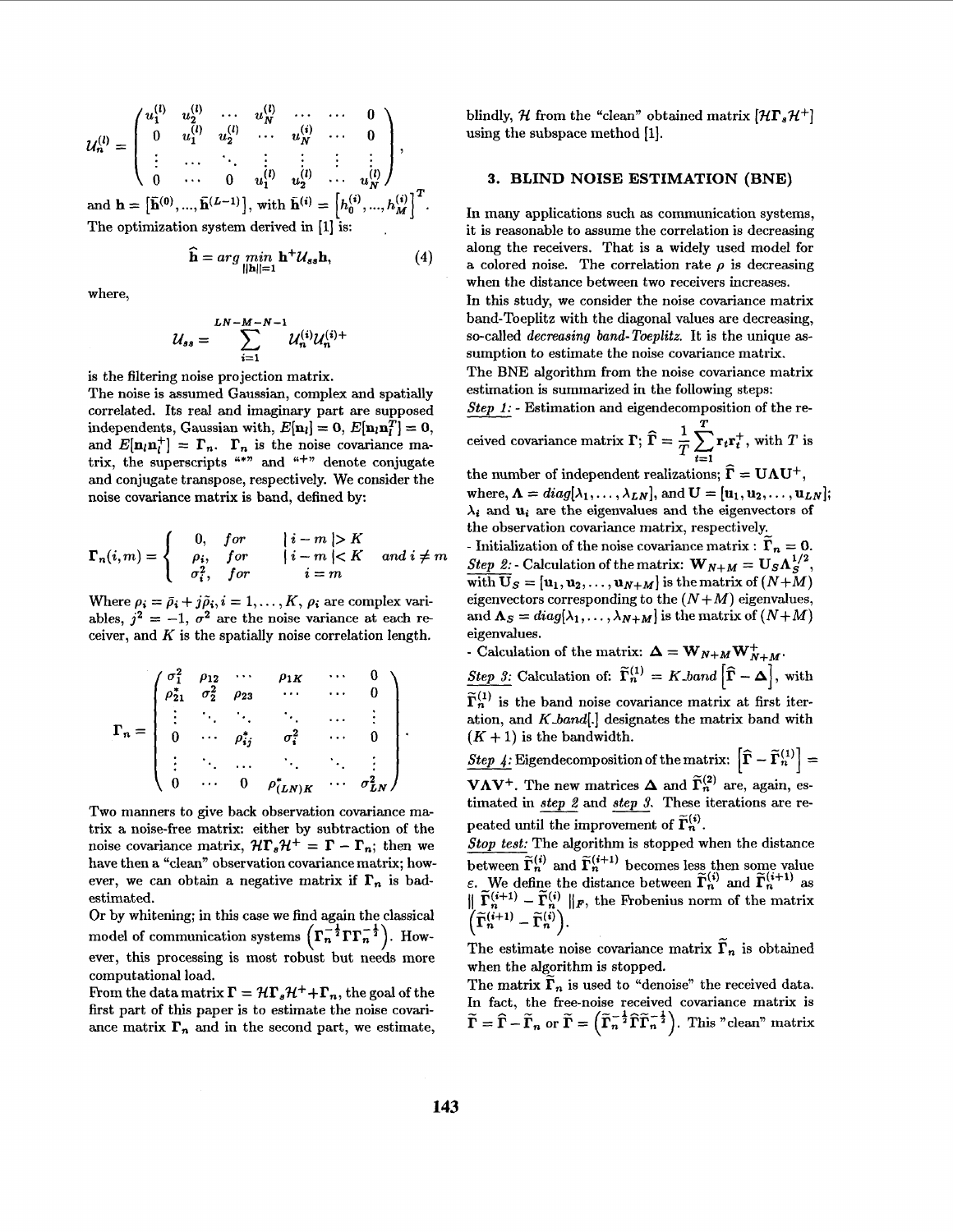is used to estimate the channel matrix. In order to evduate its performance, we apply the subspace method **[l].** Indeed, Moulines et al. **[l],** showed that if the subchannels don't share common zeros, **h** is uniquely determined by the noise subspace  $U_n$ , the subspace estimator is given by:

 $\widehat{\mathbf{h}} = arg \min_{\|\mathbf{h}\|=1} \mathbf{h}^+ \widehat{\mathcal{U}}_{ss} \mathbf{h}$ , where  $\widehat{\mathcal{U}}_{ss}$  is the filtering noise

projection matrix estimated from the "clean" data covariance matrix. This estimator does not require the knowledge of the source covariance as long as  $\Gamma_s > 0$ . We also compare our result to the modified subspace (MSS) method **[4].** 

#### **4. PERFORMANCE EVALUATION**

To demonstrate the efficiency *of* the proposed algorithm, some computer simulations have been conducted. In the following simulations, we take the parameters described in **[l],** in fact the number of virtual channels is  $L = 4$ ; the width of the temporal window is  $N = 10$ ; the degree of the **ISI** is  $M = 4$ , the channel coefficients are given by **[I]:** 

| հր                 | h,                               | h,                 | h2               |
|--------------------|----------------------------------|--------------------|------------------|
|                    | $-0.049 + 0.359$ ; 0.443-0.0364; | $-0.211 - 0.322i$  | 0.417-0.030j     |
| $0.482 + 0.569$    |                                  | $-0.199 - 0.918$ i |                  |
| $-0.556 + 0.587$ j | 0.921-0.194i                     |                    | 0,873-0.145      |
|                    | 0.189-0.208i                     | $-0.284 - 0.524i$  | $0.285 + 0.309$  |
| $-0.171 + 0.061$   | $-0.087 - 0.054i$                | 0.136-0.190i       | $-0.049 + 0.161$ |

Table **1: Four virtual complex channels.** 

for **all** these simulations, the number of data samples used to estimate each **h** ranges from **100** to **1000** in steps *of* **100.** 

The root mean-square error *(RMSE)* defined, below, is employed **as** a performance measure of the input estimates:

 $RMSE = \frac{1}{\|\mathbf{H}\|} \sqrt{\frac{1}{K} \sum_{i=1}^{K} ||\mathbf{H}_i - \mathbf{H}||^2}$ , where K is the number of trials (100 in our cases) and  $H_i$  is the estimate of the inputs from the *ith* trial.

The signal to noise ratio  $(SNR)$  is defined as:

 $SNR = 10 \log_{10} \frac{E\{||\mathbf{H}\mathbf{s}(k)||^2\}}{E\{||\mathbf{n}(k)||^2\}}$ . We define the Frobenius norm of estimation error (EE) of the noise covariance<br>matrix as: $EE = || \Gamma - (\mathbf{H} \Gamma_s \mathbf{H}^+ + \Gamma_n) ||_F$ .<br>We compare the presented algorithm with the exist-

ing methods such **as** the modified subspace approach **(MSS)** [4]. This comparison is based on the root mean square error of the channel matrix estimates. We recall, this approach in the following: Let  $\Gamma(\tau) = \mathcal{H} \mathbf{J}(\tau) \mathcal{H}^+ +$  $\Gamma_n(\tau)$ , where  $J(\tau)$  is the  $(N + M) \times (N + M)$  shift matrix. In [4], one assumes that  $\Gamma_n(\tau) = 0$  as long as  $\tau > N$ . Therefore, we have the relation  $\Gamma(\tau) =$  $\mathcal{H}J(\tau)\mathcal{H}^+$  for  $\tau \geq N$ . At the time lag  $\tau = N$ ,  $\Gamma(N) =$   $\mathcal{H}(\mathbf{J}(N) + \mathbf{J}(N)^+) \mathcal{H}^+$ , the matrix  $\mathbf{\Gamma}(N)$  is used to estimate the channel parameters.

The Figures (la and lb) present the root square-mean error (RMSE) *of* the parameters estimates for a band-Toeplitz noise covariance matrix and the Frobenius norm of estimation of error (EE) of the noise covariance matrix versus number of samples.



Figure 1: **(a) Root square-mean error (RMSE) of the parameters estimates (band-Toeplitz noise covariance matrix). (b) Frobenius norm of estimation of error (EE) of the noise covariance matrix (band-Toeplitz noise covariance matrix) versus number of samples** 

In the case of a band noise covariance matrix with a correlation length  $K = 4$ , we have Figures (2a and 2b), versus *SNR* between 0 dB to 16 dB.



Figure **2: (a) Root mean-square error of the parametere esti**mates (band-Toeplitz noise covariance matrix  $(K = 4)$ ) versus SNR. (b) Frobenius norm of the estimation of error (EE) of noise **covariance matrix as a function of number of iterations.** 

We study, the influence of the correlation length versus the error of the noise covariance matrix estimation Figure (3a) and the channel parameters Figure (3b). In fact, the correlation length varies between  $K = 1$  and  $K = 4$ , with  $SNR = 3$  dB.

The normalized error  $(NE)$  is defined by,  $NE = \frac{||\mathbf{H}_i - \mathbf{H}||}{||\mathbf{H}||}$ . We consider the noise covariance matrix band, and we estimate the normalized error and the Frobenius norm versus of different scenarios of the channel matrix (Figures (4a and 4b).

These simulations show that the processing which consists to first estimation of the noise covariance matrix and prewhitening the observation has many advantages, is more efficient then the modified subspace (MSS) approach **[4].** The use **of** the denoised subspace